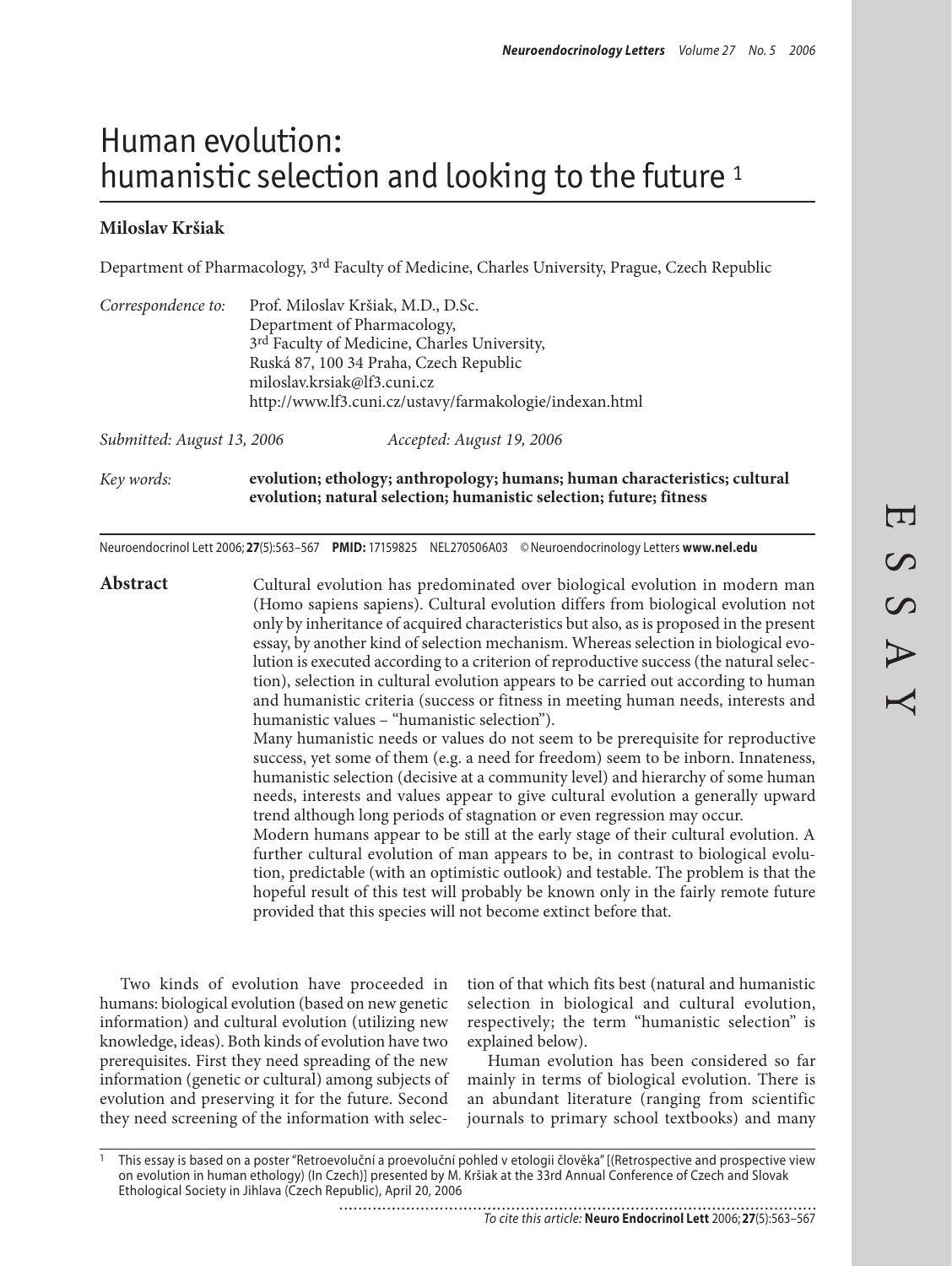#### *Miloslav Kršiak*

other sources of information on human ancestors, their presumed way of life, etc. Criterion for selection in biological evolution is a success in the number of progeny an organism leaves under a particular change of environment (reproductive success, success in adaptation to this change). This criterion is convenient for explanations of biological and human evolution in the past but it is hard to use it for predictions. Evolutionary biology can offer only retrospective explanations and not predictions [6, 11]. Some attempts for predictions are usually based on extrapolation of results of previous adaptations selected according to the criterion of reproductive success (i.e. criterion of natural selection). For instance, concerns are sometimes expressed, that the future of humans is jeopardized because of human aggressive nature evolved in the Pleistocene to solve the adaptive problems regularly faced by our hunter-gatherer ancestors (on the other hand, selection for the opposite trait – for affiliating nature – could have been equally important as man could hardly survive solitary in the Ice Age; this often ignored aspect has been stressed by an eminent human ethologist Eibl-Eibesfeldt [5]).

## **Humanistic selection**

I believe the major source of problems when interpreting trends in cultural evolution is application of reproductive success as a primary criterion of selection in cultural evolution. The primary criterion for selection in cultural evolution seems to be other than reproductive success, although it must not be in contradiction with the reproductive success. Whereas selection in biological evolution is executed according to a biological criterion (a reproductive success), selection in cultural evolution is carried out according to human and humanistic criteria (success in meeting human needs, interests and humanistic values). It may be helpful to distinguish the latter kind of selection (which might be called "humanistic selection") from the former one (the natural selection).

Natural selection favours genes that increase the reproductive success of their carriers.

Humanistic selection favours ideas and inventions that increase well-being of humans.

Fitness in cultural evolution does not seem to be given primarily by fitness in transferring and spreading genes (or memes), but by fitness in satisfying human needs and exercising human abilities.

## **Mechanisms of cultural evolution**

It has been recognized long ago that cultural evolution differs from biological evolution in involving mechanism of inheritance of acquired characteristics (Lamarckian type of evolution). This is an important difference since the possibility to build on knowledge and inventions of previous generations greatly accelerates cultural evolution.

Another evolutionary mechanism specific for cultural evolution appears to be the humanistic selection described above.

Humanistic selection appears to give cultural evolution direction. Human needs, interests and values have hierarchy [9]. Maslow (one of the leading architects of humanistic psychology) argued that each person has a hierarchy of needs that must be satisfied, ranging from basic physiological needs to safety, belonging, esteem, and, finally, self-actualization. Only when the lower needs are met can the individual progress to higher levels in the hierarchy. The highest aim is to reach full utilization of personal abilities (self-actualization).

Humanistic selection may work not only on the individual (personal) level, but also – and perhaps mainly – on the group level. One reason is that many human needs can be satisfied and many human capabilities can be exercised only in human community. Another reason is that deviations from conditions which determine human well-being always have adverse consequences when occurring in the majority of a community, but not necessarily if they occur in an individual or in a minority. For example if an individual or a small group preys upon some other members of community, this does not need to lower (physical) well-being of the robber(s), but if done by the majority of the community, it would be hardly compatible with well-being and prosperity of the community. In spite of abundant variations in culture of various human populations (speech, ornaments, dances, etc.), there is at present perhaps no community where general stealing within the community would be permitted or tolerated. Another example: freedom does not seem to be prerequisite for reproductive success, but it seems to be necessary for human well-being. Already thousands years ago humans appreciated freeing from slavery. The history of struggle of mankind for freedom is quite instructive as for the mechanism, trend and sources of cultural evolution: even if aspiration for freedom was suppressed in a particular community for a long time it reappeared later. This suggests that a need for freedom is an inherent human trait. Innateness and hierarchy of some human needs, interests and values may guarantee a generally upward trend of evolution not only in an individual human (as shown by Maslow), but also in a human community. Also a concept of freedom evolves: formerly it probably meant mainly freeing from (physical) slavery, later and at present gaining political freedom, equal rights. And in the future? After liberation from slavery or serfdom people have required political freedom and/or equal rights. After gaining political freedom and equal rights they might be still missing some freedom, perhaps inner freedom (in the self, or as is aptly expressed in Czech "v duchu" = literally "in spirit"). Aspiration for inner freedom and its responsible use emphasized by some appears to be unknown or odd to many people for the present. Evolution of concepts of freedom and of other human aspirations suggest that humans often feel the need for something although they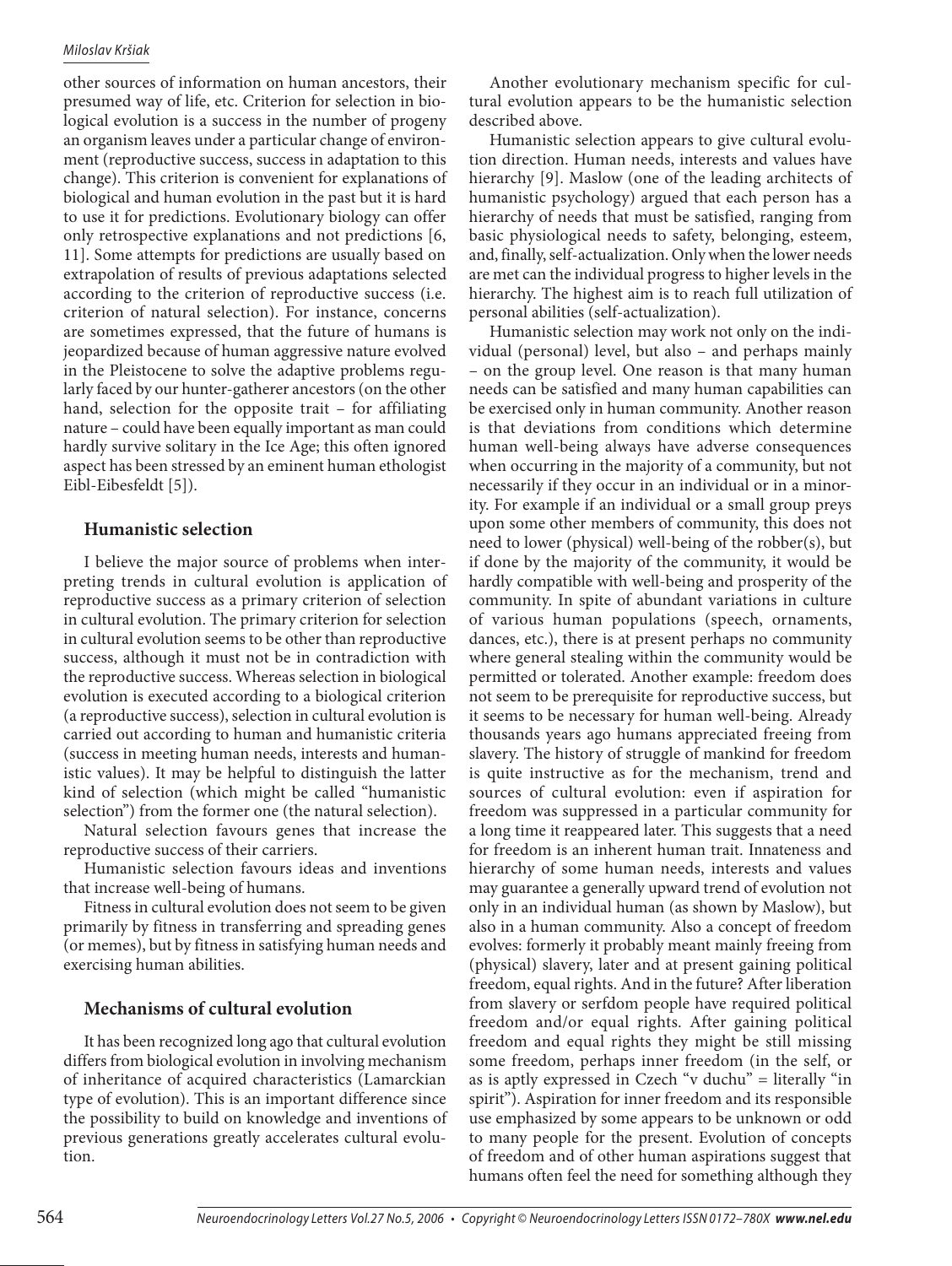cannot well formulate what it is and do not stop until they get it. This is probably one of the most important sources and forces of cultural evolution.

In his book The Selfish Gene [4], the ethologist by training and famous evolutionary theorist and populalizer Richard Dawkins coined the term "meme" to describe a unit of human cultural evolution analogous to the gene, arguing that both are "replicators" (as I understand it these replicators are supposed to be living entities whose only and main interest is to replicate themselves utilizing anything, including human bodies and human technology, which suits to achieve this goal). I believe that primary sources of cultural evolution are not memes with which humans come across but motivation which drives humans to find something (or somebody) which can satisfy their needs and use of their abilities. If some memes correspond to it, then they are accepted and replicated. But they are secondary: some of them end like commensal bacteria and persist, other ones, which do not serve or even harm ('viruses') to the well-being of a larger human community, are gradually or resolutely eliminated. Memes are some specific, concrete phenomena ("tunes, ideas, catch-phrases, clothes fashions, ways of making pots or of building arches" [4])**.** However, as mentioned above humans often seem to try to satisfy a need for something although they cannot well formulate what it is. When such a goal is described in details, put in concrete terms, then this may paradoxically obstruct achieving it. For example, detailed requirements and directions for the way of life which humans must observe can do more harm than good. Similarly, a detailed description of attributes of a spiritual being to be worshiped and obeyed may result in idols or myths, which are sooner or later abandoned and replaced (in fact such a "meme" had been described as undesirable already three thousands years ago [12]). The idea that we can fully grasp these phenomena is like when children try to catch a rainbow.

#### *Predominance of cultural evolution over biological evolution in man at present*

Cultural evolution (evolution of knowledge and technology, way of life, religion and of similar phenomena) has become the most marked form of human evolution. In contrast, biological evolution appears to have become residual in most modern societies.

Human evolution nowadays is not a simple matter of genes and natural selection. This has been well expressed by Allott [1]: "A cultural contribution by an individual can readily have genetic effects on the wider population, and even perhaps on the species as a whole. For example, the founder of a religion, laying down rules accepted by a population on such matters as adultery, incest, marriage, chastity, must have long-term effects on the genetic composition and genetic variation of populations much greater than could be attributed to any single individual through his individual genetic 'fitness'. The originator of new, effective treatments for disease can

have tremendous evolutionary significance not only for his own community but perhaps for the human species as a whole.

The human social culture of today controls and modifies human reproductive behaviour, and leaves room for individual decision to an extent without any past precedent, … with the technologies of contraception, abortion, in vitro fertilisation plus oncoming much more powerful techniques of genetic engineering, then to attribute significance [in human evolution at present] only to relative 'inclusive fitness' [spreading own genes by genetic relatives] seems like a zoomorphic intellectual superstition."

#### **Looking to the future**

#### *Trend*

As mentioned above, the course of cultural evolution appears to have an upward trend. The slopes and courses of different aspects of cultural evolution can markedly differ. Some of them (e.g. evolution of technology) have gone steeply up with occasional periods of stagnation and only exceptional decreases. Others (e.g. evolution of human way of life) have very shallow trend with longlasting (decades, centuries or more) periods of immutability and even regressions (similar trends and volatility are shown by share prices but in markedly shorter – perhaps by two to three orders – periods). It has become fashionable to question progress in cultural evolution. It is hard to deny some progress in cultural evolution in terms of evolution of knowledge and technology. It is much easier to question progress in cultural evolution in terms of evolution of the human way of life (first the concept of existence of any universally valid way of life for humans can be questioned, then many examples can be given that mankind is at present as bad as it was in the past). But still, when considering long-time periods one cannot resist feeling that some progress has been made even in the human way of life. For example, slavery, burning "witches" at the stake and cannibalism are now globally illegal or unacceptable. Great spans of time seem to be necessary to perceive progress in human way of life on a larger scale, making it often imperceptible within a person's life time. It may be argued that ways of life have markedly and rapidly changed during recent generations. However, there is a question of how far these changes reflect only epiphenomena of evolution of human way of life, its temporary and local oscillations (re- or progressions) or a real shift. Metaphorically speaking, there is a question whether or not we are able to distinguish waves in the Atlantic from the Gulf Stream (actually there may be another example of cultural evolution here: one can reasonably assume that the attention of ancient Atlantic people had been attracted first and for many generations only to waves, especially if stormy, and that only later they noticed the existence of the Gulf Stream and understood its meaning).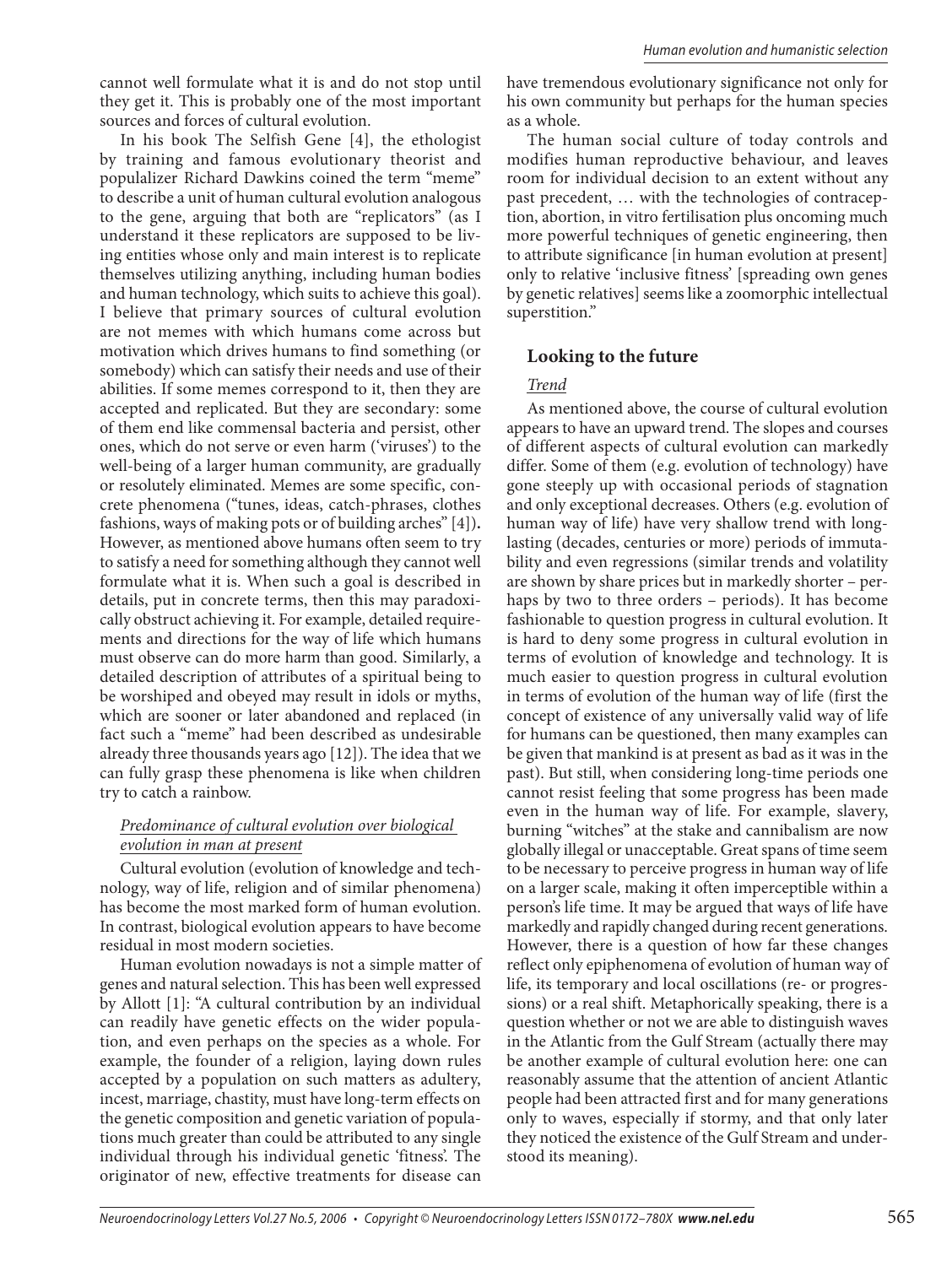Interest of humanistic psychology in human needs led to the conception of their hierarchy which has been applied in the present essay to the selection mechanism of cultural evolution. Orientation on human needs is peculiar not only to humanistic psychology but it could and should become one of the domains of human ethology. Ethology is typically interested in inborn needs ('instincts') and, moreover, in their function (purpose) in the species-specific behaviour (way of life) and survival of a particular species. What might then be a purpose of those magnificent human capabilities and humanistic needs (from this point of view)? Modern man (Homo sapiens sapiens) has lived according to skeletal remains from about 200,000 years ago to the present [7] but the oldest evidence of modern man in terms of art work is much younger (e.g. Venus of Dolní Věstonice is about 30,000 years old). The average life time of a species on earth is supposed to be a few million years. So, modern humans appear to be still at the early stage of their development (evolution). Is it a purpose of the capabilities and needs of members of this species to find and adapt (though only within certain limits) their way of life, environment (both external-physical and inner-"in spirit") as a mature (i.e. free, knowledgeable and responsible) beings? If it is so, then further (actually cultural) evolution of man is, in contrast to biological evolution, predictable (with an optimistic outlook) and testable. The problem is that the hopeful result of this test probably may be known only in the fairly remote future provided that this species will not become extinct before that.

## *Latent capabilities*

One of the potentials for further cultural evolution might be latent, so far unknown and unutilized human capabilities. Top talents are probably genetically conditioned and can be fully utilized only under particular time and conditions. For example, the distribution of genes for top talent in software programming was probably the same in human populations one hundred years ago, as it is now. Naturally, nobody was aware of this talent in those days (consequently some man and woman with presently unknown talent and who have inferior status today may be and may feel like Einstein among mammoth-hunters).

The greatest potential for further cultural evolution is of course in the generators (or monitors ?) of ideas, i. e. in the minds of people. Where do these ideas come from? The only answer, which is now considered to be scientific, is that ideas stem exclusively from the activity of brain (called e.g. the higher nervous activity). Conceptions that some ideas appearing in minds are of external (spiritual) origin are improper and taboo in science. Surely, there is no solid objective evidence for them. Moreover, ideas cannot be evoked objectively (nor subjectively) so that it is hard to study their origin experimentally. Although phenomena which cannot be evoked objectively nor known objectively are often regarded as meaningless for science, they can be very meaningful for humans especially when these phenomena (e.g. love or insight) act. They could act in cultural evolution as well. Everybody has personal experience with phenomena such as ideas in his/her everyday self. Every human lives except from his/her external environment also in his/her inner environment (self, or "in spirit" as expressed in Czech and explained above). Therefore fitness in adaptiveness to changes in this internal environment may be also important and should be also taken into consideration in human evolution.

Many religious persons report that they feel a strong and positive relationship to a spiritual being. Although this is impossible to verify objectively, it is sometimes possible to document transformations of these persons in terms of their way of life (for example a young man stops a dissolute life and begins to take care of the severely disabled). Some thinkers believe that the transformation of self and the world is human ultimate destination and that "in the future the divinity of man's creative nature is finally revealed and divine power becomes human power" [2]. It is said that love in the human inner world (to a spiritual being) can be as important and powerful as in the human external world (to and by other physical beings). It appears, however, that this spiritual love should be balanced by remaining human capabilities, particularly by reason, conscience and will without renouncing autonomy in one's own decision-making. Otherwise consequences can be as bad as they are in the uncontrolled love to human beings. There are obviously great reserves for evolution in this area both in individual humans and in greater communities.

Man can and should better himself also through science and technology (transhumanism [8]). This has taken place from time immemorial and goes at still higher speed. New technologies that can improve human senses, intelligence and life spans are within sight now. An arrival of "human enhancement" in terms of overcoming the current limitations of human cognitive and physical abilities is expected (e.g. [3]). Predictions that future men or women will be like "cyborgs" with bionic or robotic implants or expectation of "The Singularity" ("Within thirty years, we will have the technological means to create superhuman intelligence. Shortly after, the human era will be ended." [13]) seem to fall into the class of sci-fi. Although increasing human physical and mental possibilities is most important, it does not seem to provide everything that humans need. Therefore, many would probably endorse the original definition of transhumanism by Julian Huxley who defined transhumanism in 1957 as "man remaining man, but transcending himself, by realizing new possibilities of and for his human nature" [8]. In agreement with this older view, the authors of Megatrends 2000 [10] predicted: *"*The most exciting breakthroughs of the 21st century will occur not because of technology, but because of an expanding concept of what it means to be human . … Though we will be guided by a revived spirituality, the answers will have to come from us Apocalypse or Golden Age. The choice is ours".